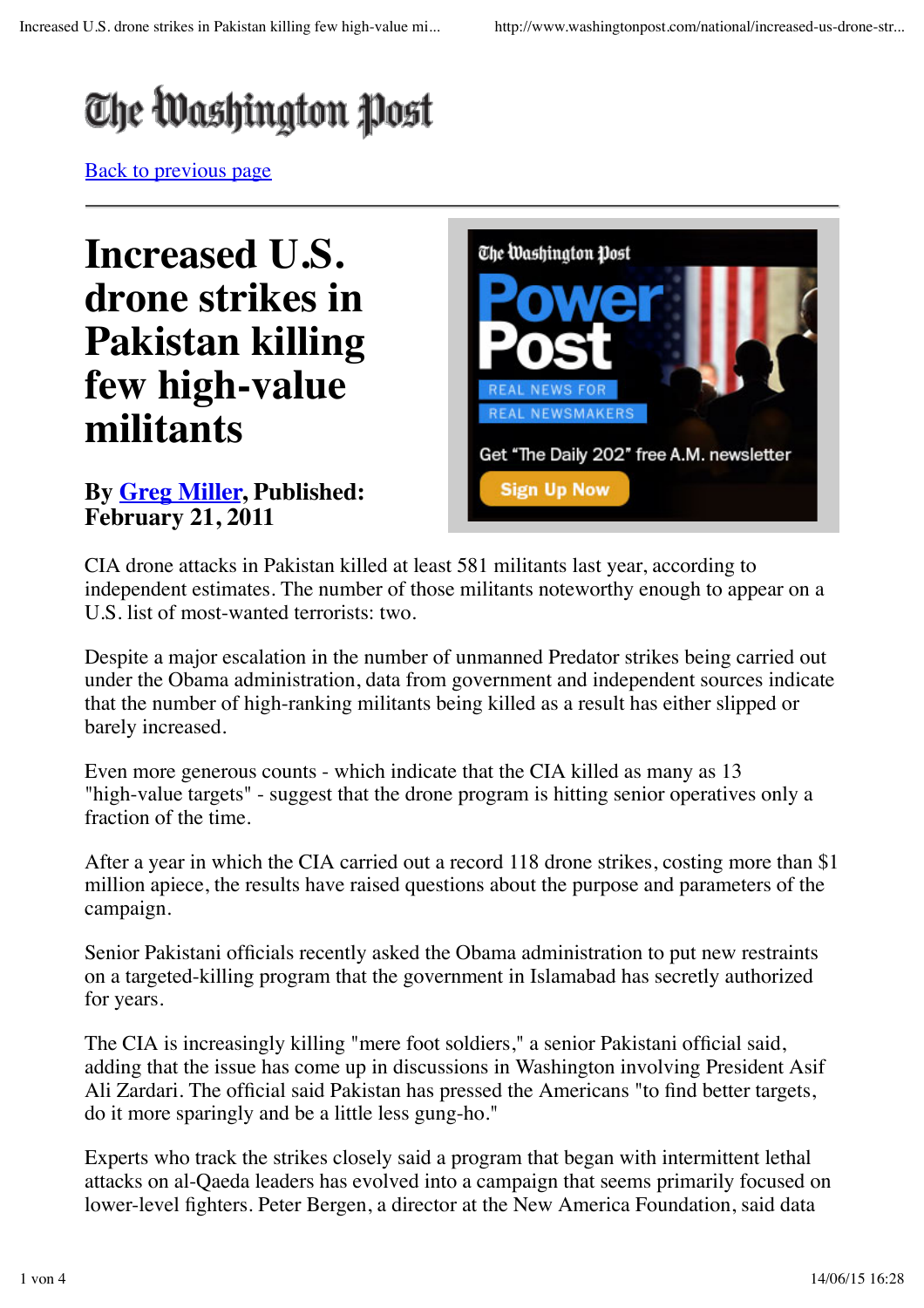on the strikes indicate that 94 percent of those killed are lower-level militants.

"I think it's hard to make the case that the 94 percent cohort threaten the United States in some way," Bergen said. "There's been very little focus on that question from a human rights perspective. Targeted killings are about leaders - it shouldn't be a blanket dispensation."

Even former CIA officials who describe the drone program as essential said they have noted how infrequently they recognized the names of those killed during the barrage of strikes in the past year.

The CIA declined to comment on a program that the agency refuses to acknowledge publicly. But U.S. officials familiar with drone operations said the strikes are hitting important al-Qaeda operatives and are critical to keeping the United States safe.

"This effort has evolved because our intelligence has improved greatly over the years, and we're able to identify not just senior terrorists, but also al-Qaeda foot soldiers who are planning attacks on our homeland and our troops in Afghanistan," said a U.S. official, who spoke on the condition of anonymity to discuss the classified program.

"We would be remiss if we didn't go after people who have American blood on their hands," the official said. "To use a military analogy, if you're only going after the generals, you're likely to be run over by tanks."

The data about the drone strikes provide a blurry picture at best, because of the reliance on Pakistani media reports and anonymous accounts from U.S. government sources. There are also varying terms used to describe high-value targets, with no precise definitions.

Even so, the data suggest that the ratio of senior terrorism suspects being killed is declining at a substantial rate. The New America Foundation recently concluded that 12 "militant leaders" were killed by drone strikes in 2010, compared with 10 in 2008. The number of strikes soared over that period, from 33 to 118.

The National Counterterrorism Center, which tracks terrorist leaders who are captured or killed, counts two suspects on U.S. most-wanted lists who died in drone strikes last year. They are Sheik Saeed al-Masri, al-Qaeda's No. 3, and Ahmed Mohammed Hamed Ali, who was indicted in the 1998 bombings of U.S. embassies in East Africa before serving as al-Qaeda's chief of paramilitary operations in Afghanistan.

According to the NCTC, two senior operatives also were killed in drone strikes in each of the preceding years.

When the Predator was first armed, it was seen as a weapon uniquely suited to hunt the highest of high-value targets, including Osama bin Laden and his deputy, Ayman al-Zawahiri. For years, the program was relatively small in scale, with intermittent strikes.

U.S. officials cite multiple reasons for the change in scope, including a proliferation in the number of drones and CIA informants providing intelligence on potential targets. The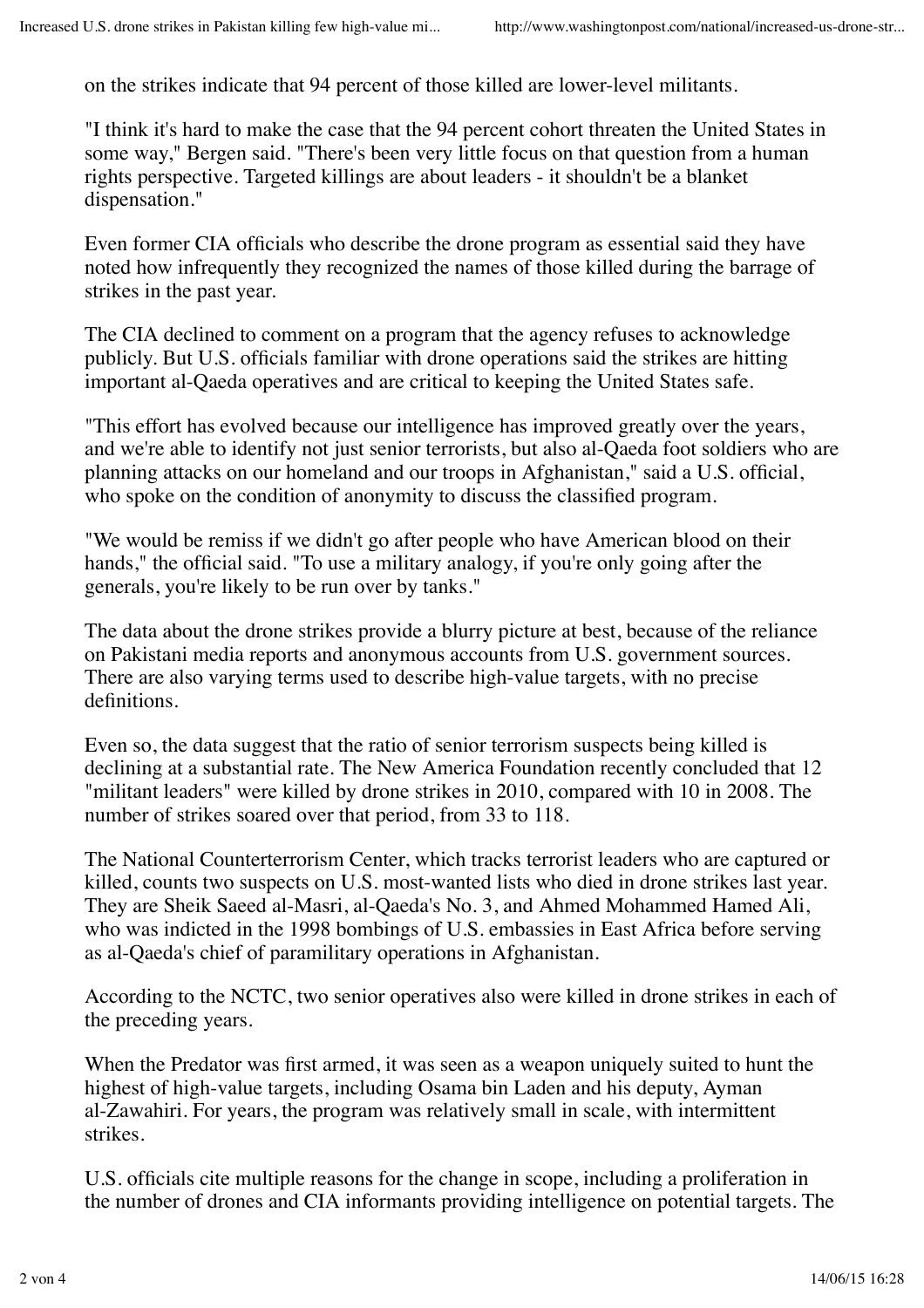unmanned aircraft have not gotten the agency any closer to bin Laden but are regarded as the most important tool for keeping pressure on al-Qaeda's middle and upper ranks.

Officials cite other factors as well, including a shift in CIA targeting procedures, moving beyond the pursuit of specific individuals to militants who meet secret criteria the agency refers to as "pattern of life."

In its early years, the drone campaign was mainly focused on finding and killing militants whose names appeared on a list maintained by the CIA's Counterterrorist Center. But since 2008, the agency has increasingly fired missiles when it sees certain "signatures," such as travel in or out of a known al-Qaeda compound or possession of explosives.

"It's like watching 'The Sopranos': You know what's going on in the Bada Bing," said a former senior U.S. intelligence official, referring to the fictional New Jersey strip club used for Mafia meetings in the HBO television series.

Finally, CIA drone strikes that used to focus almost exclusively on al-Qaeda are increasingly spread across an array of militant groups, including Taliban networks responsible for plots against targets in the United States as well as attacks on troops in Afghanistan.

In recent weeks, the drone campaign has fallen strangely silent. The last reported strike occurred Jan. 23 south of the Pakistani city of Miram Shah, marking the longest pause in the program since vast areas of Pakistan were affected by floods last year. Speculation in that country has centered on the possibility that the CIA is holding fire until a U.S. security contractor accused of fatally shooting two Pakistani men last month is released from a jail in Lahore.

U.S. officials deny that has been a factor and describe the lull as a seasonal slowdown in a program expected to resume its accelerated pace.

The intensity of the strikes has caused an increase in the number of fatalities. The New America Foundation estimates that at least 607 people were killed in 2010, which would mean that a single year has accounted for nearly half of the number of deaths since 2004, when the program began.

Overall, the foundation estimates that 32 of those killed could be considered "militant leaders" of al-Qaeda or the Taliban, or about 2 percent.

The problem does not appear to be one of precision. Even as the number of strikes has soared, civilian casualty counts have dropped. The foundation estimates that the civilian fatality rate plunged from 25 percent in 2004 to 6 percent in 2010. The CIA thinks it has not killed a single civilian in six months.

Defenders of the program emphasize such statistics and say that empirical evidence suggests that the ramped-up targeting of lesser-known militants has helped to keep the United States safe.

The former high-ranking U.S. intelligence official said the drone campaign has degraded not only al-Qaeda's leadership, but also the caliber of the organization's plots.